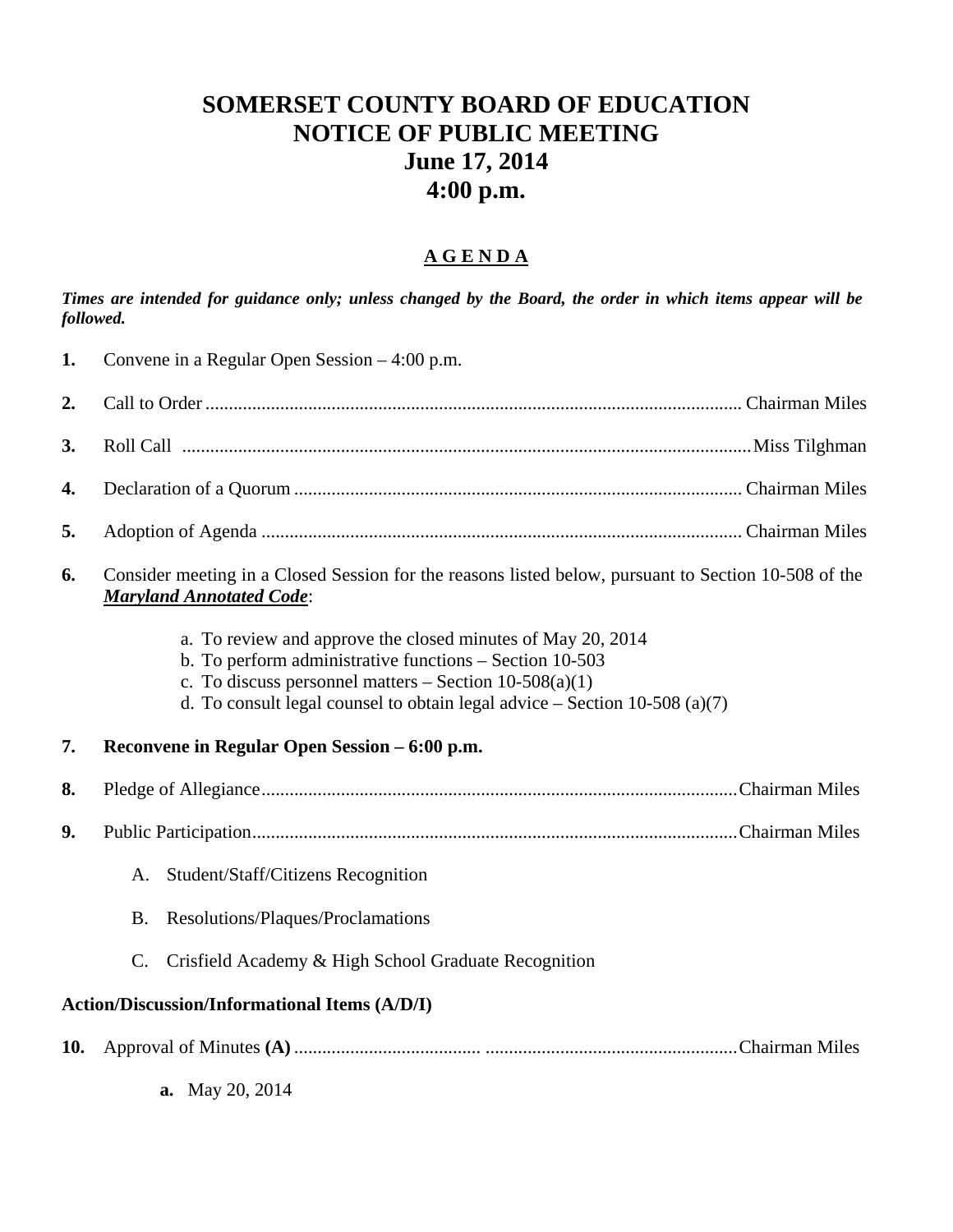## **11. Announcement of Closed Session Meeting**

**12.** 

**13.** 

| b. To perform administrative functions – Section 10-503<br>c. To discuss personnel matters – Section $10-508(a)(1)$<br>d. To consult with legal counsel to obtain legal advice $-$ Section 10-508 (a)(7) |  |  |  |
|----------------------------------------------------------------------------------------------------------------------------------------------------------------------------------------------------------|--|--|--|
| <b>UNFINISHED BUSINESS</b>                                                                                                                                                                               |  |  |  |
| A. Administrative Operations                                                                                                                                                                             |  |  |  |
| (Exhibit 12-A1)                                                                                                                                                                                          |  |  |  |
| (Exhibit 12-A2)                                                                                                                                                                                          |  |  |  |
| 3.<br>(Exhibit 12-A3)                                                                                                                                                                                    |  |  |  |
| <b>New BUSINESS</b>                                                                                                                                                                                      |  |  |  |
| A. Curriculum & Instruction                                                                                                                                                                              |  |  |  |
| (Exhibit 13-A1)                                                                                                                                                                                          |  |  |  |
| 2.                                                                                                                                                                                                       |  |  |  |
| 3.                                                                                                                                                                                                       |  |  |  |
| <b>B.</b> Monthly Finance Reports                                                                                                                                                                        |  |  |  |
| (Exhibit 13-B1)                                                                                                                                                                                          |  |  |  |
| 2.<br>(Exhibit 13-B2)                                                                                                                                                                                    |  |  |  |
| <b>C.</b> Administrative Functions                                                                                                                                                                       |  |  |  |
| (Exhibit 13-C1)                                                                                                                                                                                          |  |  |  |
| 2.                                                                                                                                                                                                       |  |  |  |
| 3.                                                                                                                                                                                                       |  |  |  |

a. To review and approve the closed minutes of May 20, 2014